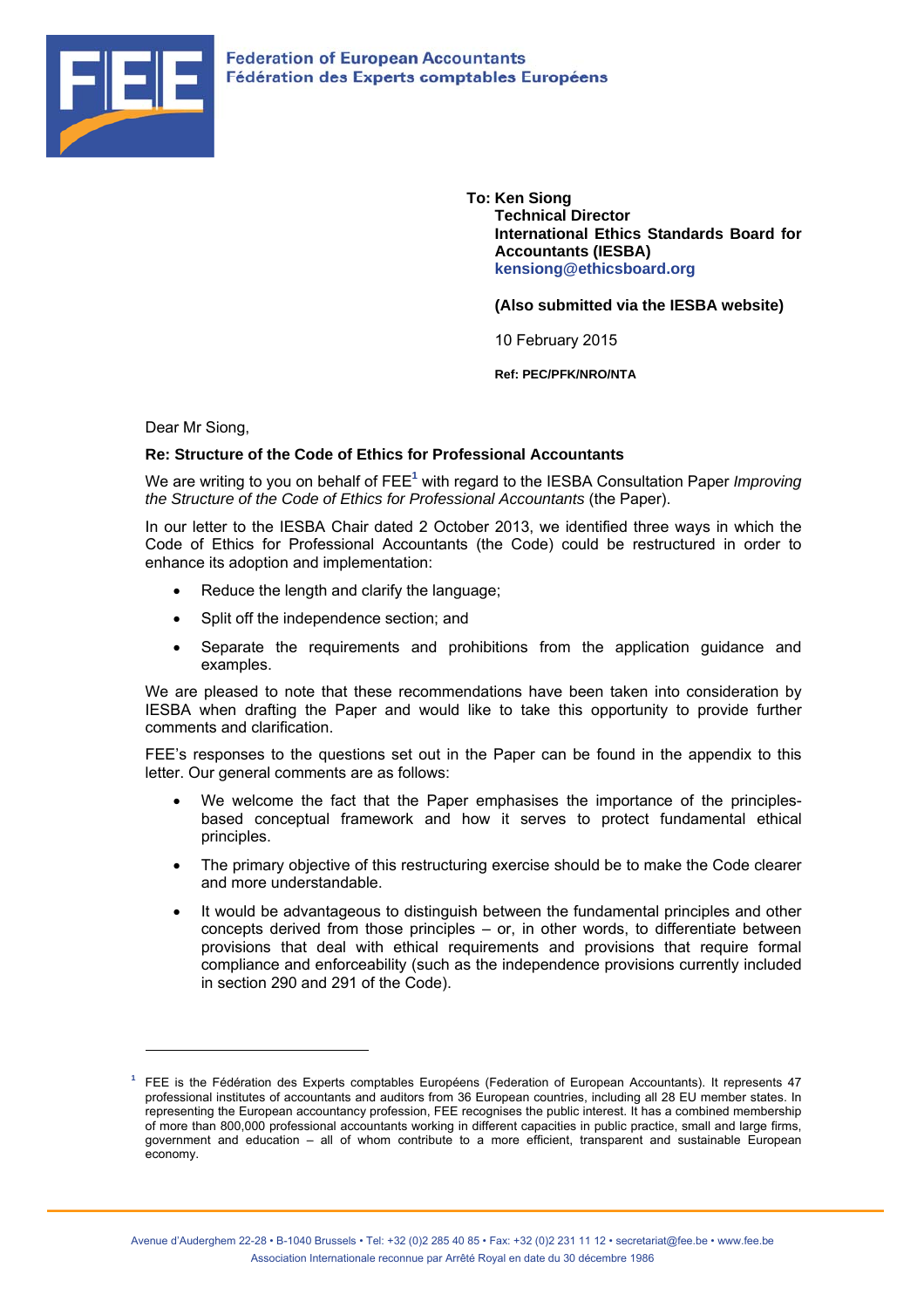

- The existing link between the Code, ISQC 1 and ISAs should be maintained.
- It should be taken into account that EU countries are currently in the process of implementing major audit reforms and may therefore need more time to implement any changes to the structure of the Code. It should also be noted that, as yet, little feedback has been received from countries that implemented the Code in 2009.
- For non-English speaking countries and countries that have only recently translated the Code, the benefits of any proposed changes to the structure of the Code must outweigh the likely costs of adapting their current provisions to the new structure of the Code.

We are most grateful for this opportunity to provide further input and hope that IESBA will find our comments helpful when developing proposals to improve the structure of the Code.

Should you wish to discuss any of the issues raised in this letter, please do not hesitate to contact Noémi Robert by telephone (+32 (0)2 285 40 85) or by email (**noemi.robert@fee.be**).

Yours sincerely,

Petr Kříž **Divier Boutellis-Taft** President **Chief Executive**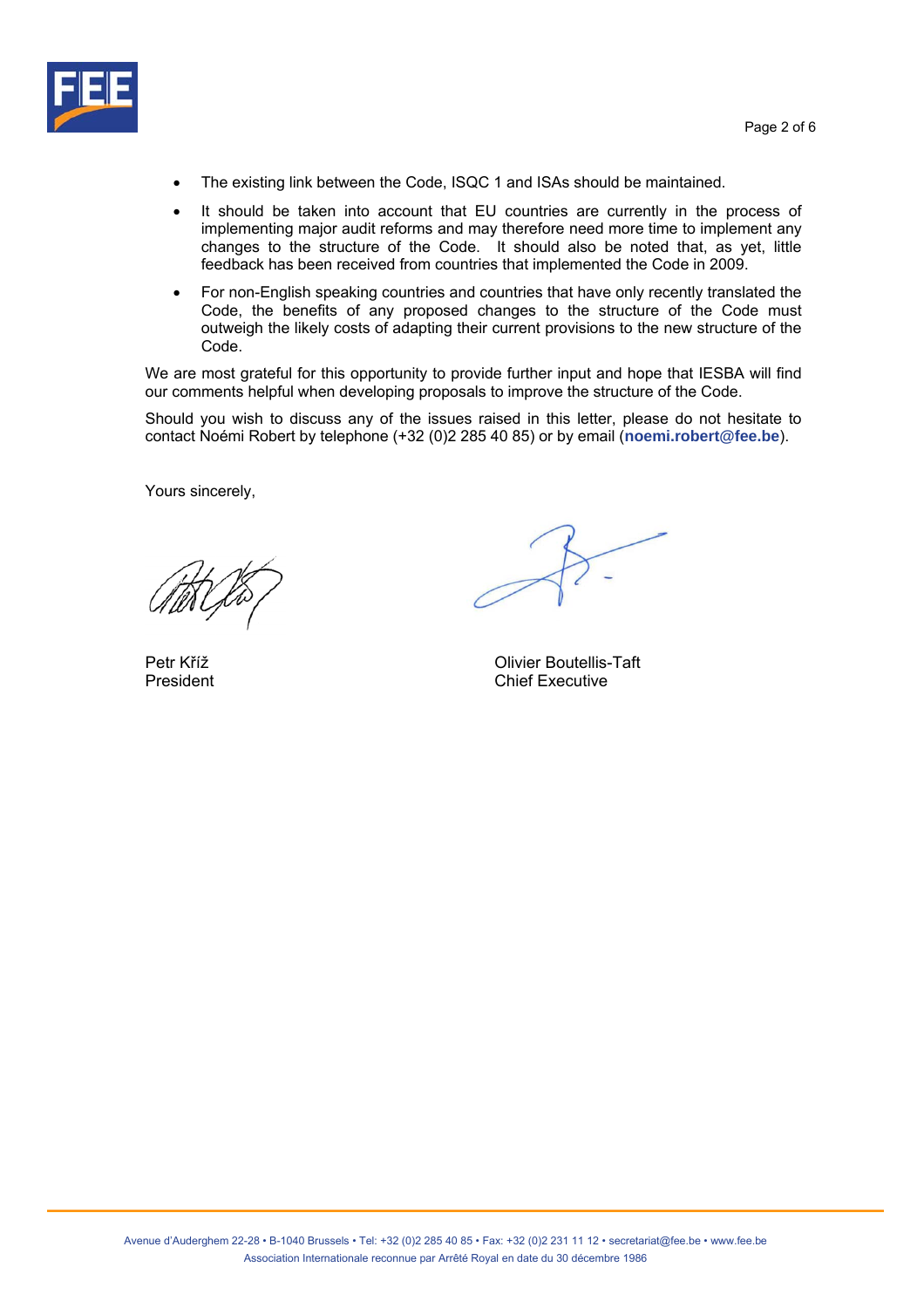



# **APPENDIX**

### **FEE's responses to the questions in the Paper**

### **QUESTION 1**

**Do you believe that the approach outlined in this Consultation Paper, as reflected in the Illustrative Examples, would be likely to achieve IESBA's objective of making the Code more understandable? If not, why not and what other approaches might be taken?** 

To some extent, we do believe that this approach would achieve IESBA's objective of making the Code more understandable.

We have some concerns, however, as to whether the objective of making the Code more understandable will only be achieved through the introduction of a far longer Code in which certain material is frequently repeated.

While we are in favour of making a distinction between the requirements, application guidance and other explanatory material, we wish to emphasise that this exercise must be undertaken very carefully. In the Illustrative Examples, for instance, Section 420 ('Business Relationships') includes a subsection ('Requirements') that classifies certain types of business relationship, but no definition of 'business relationship' is provided in either of the previous two subsections ('Terms Used in this Section' and 'Purpose of this Section'). Furthermore, the aforementioned subsection on requirements (420.004) refers to threats and safeguards for the purchase of goods or services, but it seems that there would be a full prohibition as soon as the listed criteria are met. It is only much later in 420.008 – in the application guidance and other explanatory material – that it is made clearer what the requirement actually means and that potential safeguards to mitigate a threat resulting from such specific business relationships are provided. We believe that this example highlights the risk that a specific subject or issue in a subsection will not be appropriately addressed or that certain threats and safeguards applicable only in a specific situation will be dealt with in separate subsections or separately in the requirements and application material. This would make the Code even less understandable and user-friendly than it is today.

We support the use of simplified language and wording, as this will lead to more effective translation of the Code.

We remain in favour of distinguishing the requirements dealing with independence in appearance (ie, current sections 290 and 291) from the other provisions of the Code – eg, by moving it into a separate section. Reference is made to our response to Question 4 below.

# **QUESTION 2**

**Do you believe that the approach outlined in this Consultation Paper, as reflected in the Illustrative Examples would be likely to make the Code more capable of being adopted into laws and regulations, effectively implemented and consistently applied? If not, why not and what other approaches might be taken?** 

We do not believe that the restructuring of the Code as currently proposed will bring an increased likelihood of the Code being adopted and effectively implemented into laws and regulations. The legislative and regulatory frameworks used throughout the world are quite different, and even within certain countries different legislative and regulatory competencies may be responsible for different subjects addressed in the Code.

The aim of the revised structure should be to enable users and stakeholders to better understand how the fundamental principles apply, the circumstances in which a threats-and-safeguards approach is applicable and (where relevant) what is required from professional accountants in specific situations. This exercise may then contribute to improving clarity and consistency, and thus enhance implementation.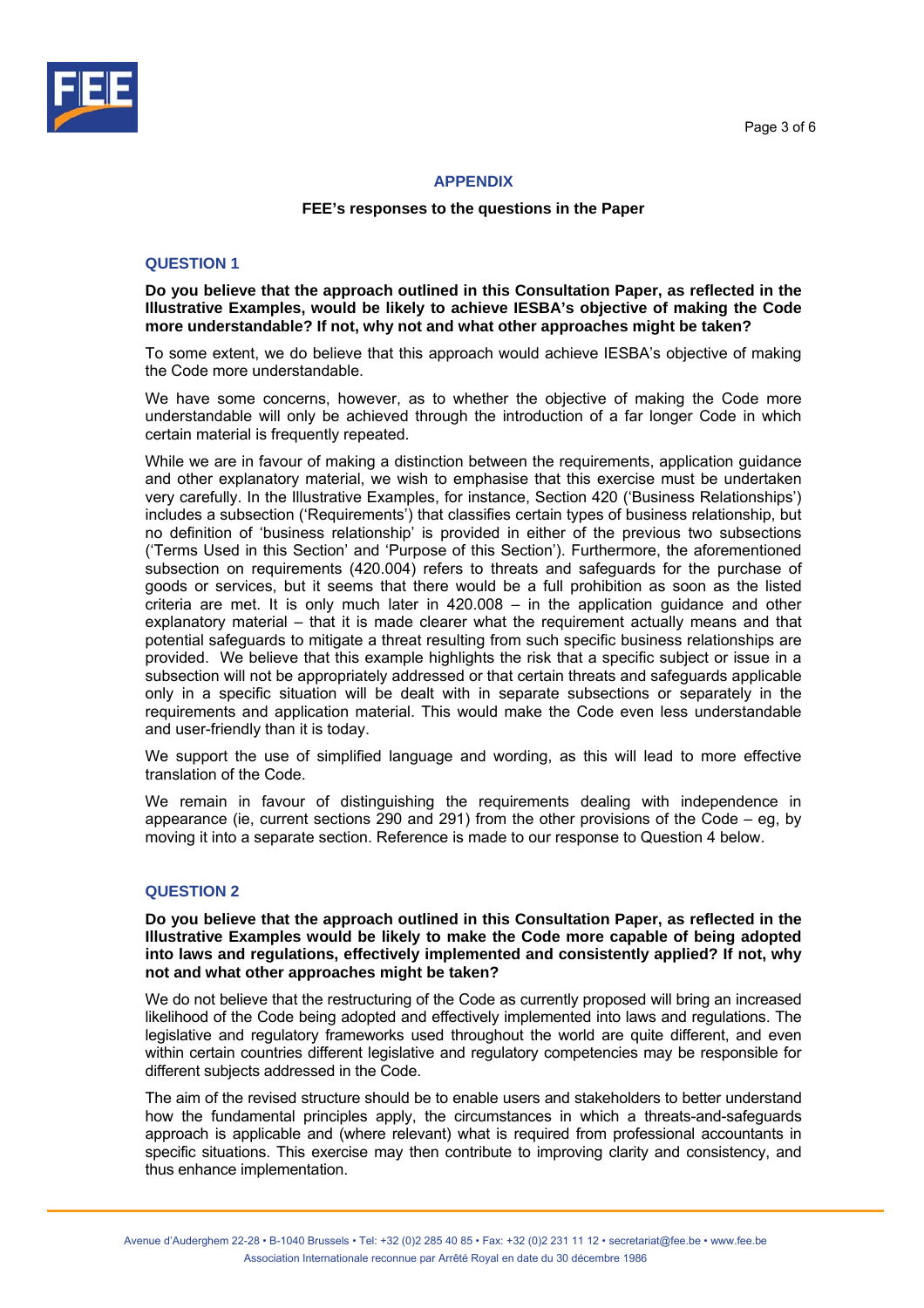



### **QUESTION 3**

**Do you have any comments on the suggestions as to the numbering and ordering of the content of the Code (including reversing the order of extant Part B and Part C), as set out in paragraph 20 of the Consultation Paper?** 

We are supportive of reversing the order of extant Part B and Part C for the reasons given in the Paper.

While we appreciate that it would be useful to structure the Code in a way that facilitates the future expansion of current topics and subtopics without the need to renumber existing paragraphs, the needs of the reader should come first. Having this in mind, we believe that the six-digit numbering convention used in the Illustrative Examples is rather complex and recommend that simpler alternatives be considered.

# **QUESTION 4**

**Do you believe that issuing the provisions in the Code as separate standards or rebranding the Code, for example as International Standards on Ethics, would achieve benefits such as improving the visibility or enforceability of the Code?** 

Linked to paragraph 7 of the Paper, which states that 'the current structure […] may impede compliance and enforcement', we do not believe that rebranding the Code as, for example, International Standards on Ethics would be the right approach to take in its entirety.

We believe that the fundamental principles (particularly integrity and objectivity) primarily address the mindset and behaviour of the professional accountant. As such, these principles do not fit into a purely legalistic concept of compliance and enforcement. On the contrary, other concepts derived from these fundamental principles, such as independence in appearance as one aspect of objectivity, may well be subject to compliance and enforcement measures.

That said, it is important to distinguish between the fundamental principles and those principles that may result in standards. We believe that the fundamental principles as currently set out in Part A of the Code primarily address mindset and require the professional accountant to apply a consequent behaviour and to exercise personal judgment. Standards, in our view, can be derived from such fundamental principles, but such standards should primarily be designed to provide organisations and individuals with a framework that allows them to demonstrate and document their compliance with the requirements (which, as a consequence, would also make the standards easier to enforce).

In this sense, for example, objectivity, as one of the fundamental principles, should remain in a Code of Ethics, whilst those provisions that can be regarded as derived from this fundamental principle – in particular the provisions related to independence in appearance – might be considered suitable for standards. On this basis, IESBA may wish to consider distinguishing between the content of the current sections 290 and 291 of the Code on independence for assurance engagements (eg, as 'independence standards') and the rest of the Code. We acknowledge that such a distinction would not result in a simplistic separation in order to appropriately adapt the overall conceptual framework approach of the current Part A of the Code.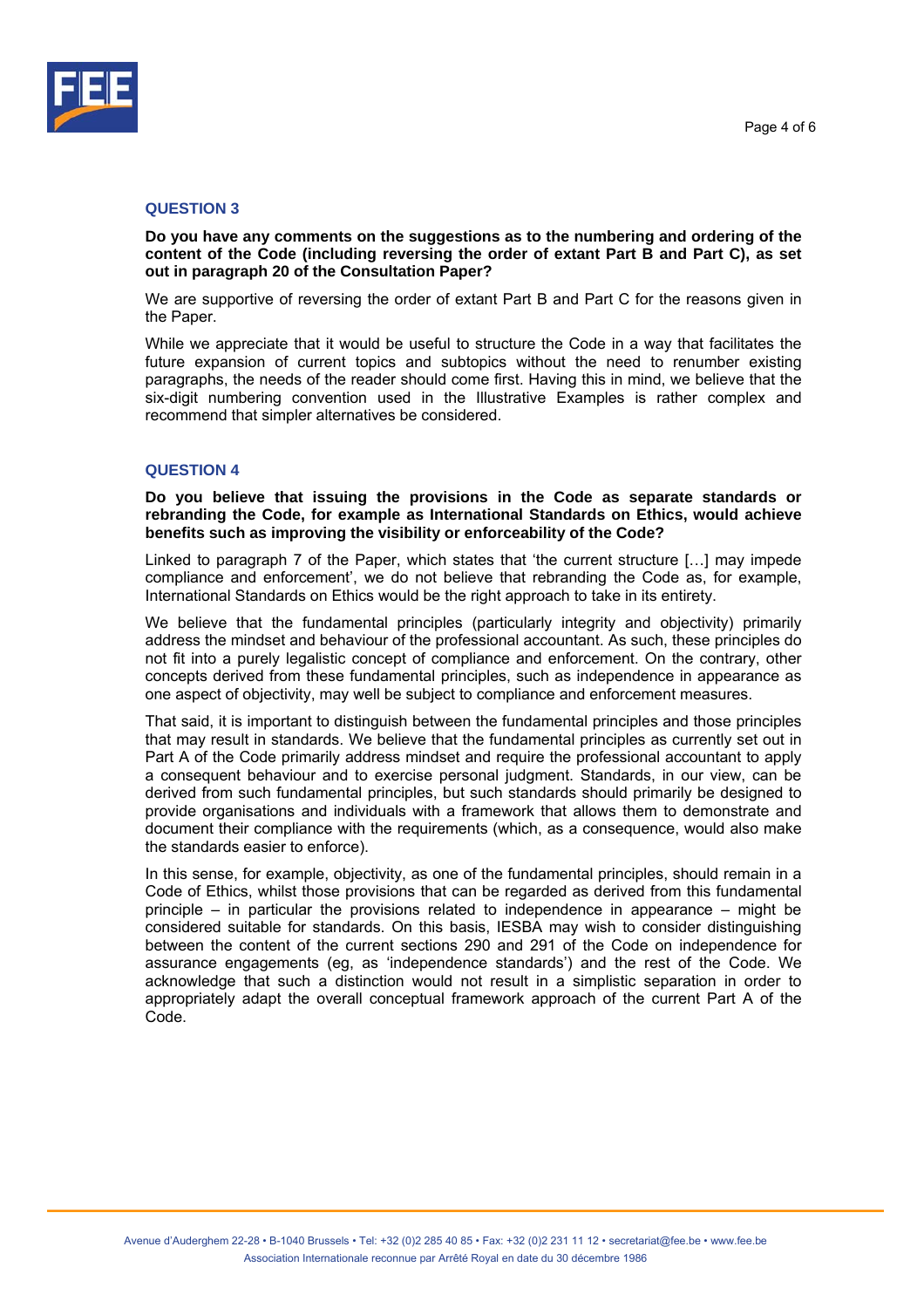

### **QUESTION 5**

**Do you believe that the suggestions as to use of language, as reflected in the Illustrative Examples, are helpful? If not, why not?** 

We are supportive of the measures to enhance the readability and clarity of the Code summarised in paragraph 23 of the Paper.

We would also like to re-emphasise that any differences between terminology used in commonlaw and civil-law jurisdictions (eg, 'trust') should be taken into account when improving and/or clarifying the language used in the Code.

Care must be taken, however, to ensure that the intended changes do not fundamentally alter the meaning of existing provisions.

# **QUESTION 6**

**Do you consider it is necessary to clarify responsibility in the Code? If so, do you consider that the illustrative approach to responsibility is an appropriate means to enhance the usability and enforceability of the Code? If not, what other approach would you recommend?** 

Determining who is responsible for which actions may become a standalone project, but should not be addressed in this project.

The Code already requires a firm to have suitable procedures – eg, procedures for communication and consultation concerning ethical issues – but it should refrain from expanding on what is appropriate. When it comes to firm procedures, ISQC 1 is more appropriate.

The existing link between the Code and ISQC 1 requirements should be maintained. We believe that it is sufficient for the wording in the Code to remain consistent with that used in ISQC 1 and for the references to ISQC 1 and ISAs in 290.12 to be maintained. However, we do not consider it necessary for IESBA to introduce any additional complexity in terms of requirement(s) or guidance applicable to firms. We believe that this approach will help to ensure that the overall framework of the Code, ISQC 1 and the ISAs remains clear, understandable and suitable for global application by individual professional accountants and firms of all sizes.

# **QUESTION 7**

#### **Do you find the examples of responsible individuals illustrated in paragraph 33 useful?**

We do not find the examples in paragraph 33 particularly useful and believe that they might be confusing for professionals in small and medium-sized practices and sole practitioners.

We would prefer it if the references to ISQC 1 and the ISAs in 290.12 were maintained, although we do not consider it necessary for any additional requirement(s) or guidance applicable to firms to be introduced.

We firmly believe that this approach would reduce the risk of inconsistencies between the different standards and, at the same time, reduce the amount of repetition/duplication. If, however, IESBA is of the opinion that it is necessary to address the issue of responsibility for maintaining independence inside the firms (more clearly), then we suggest that the matter be discussed with the IAASB to see whether it is appropriate to review ISQC 1 in this respect.